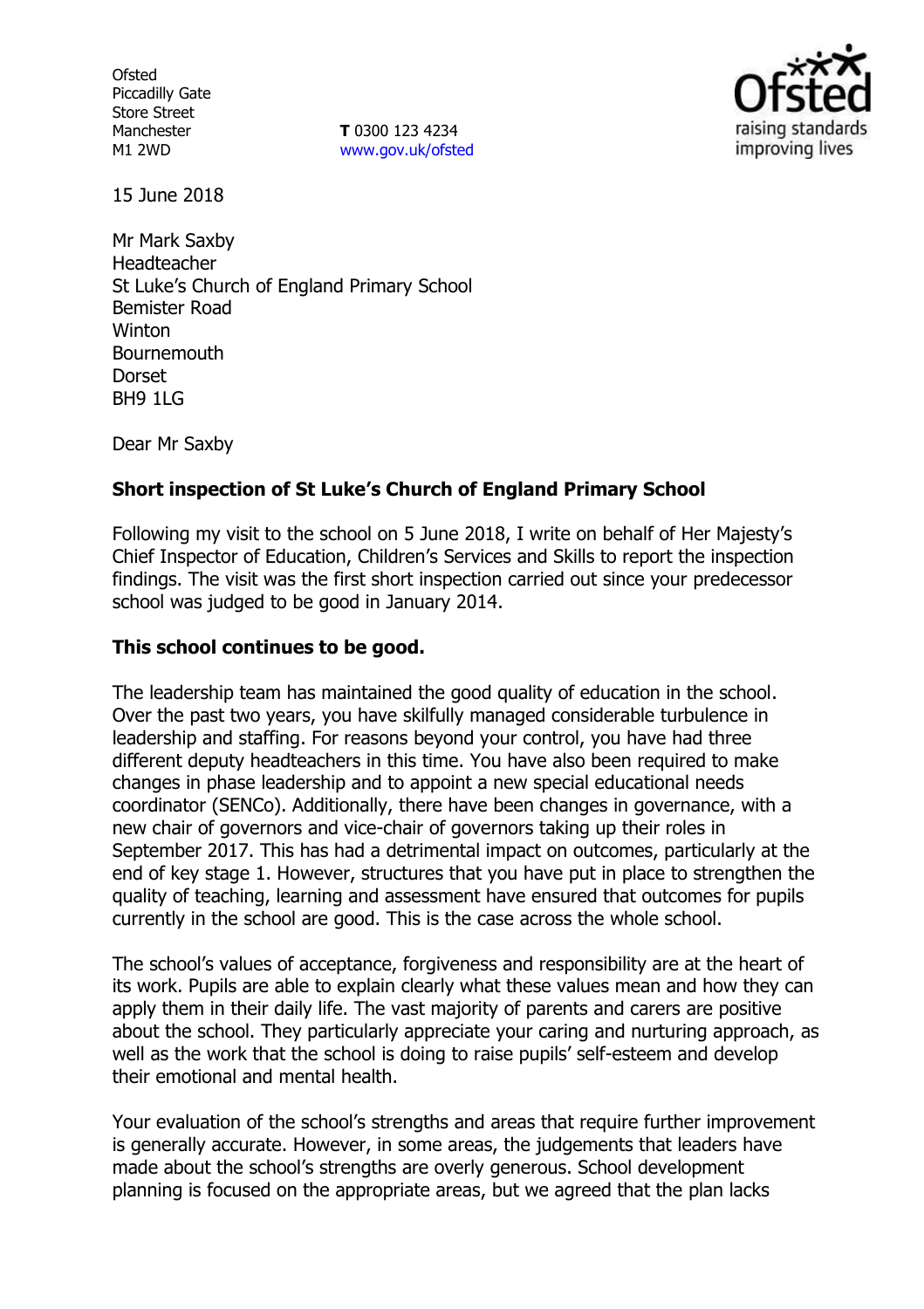

precision. For example, the criteria for evaluating the success of the plan are not sufficiently specific. As a result, leaders and governors are not able to hold staff to account with the required level of rigour.

Together with members of the trust, you have ensured that the school's newly introduced tracking system is enabling leaders and staff to monitor pupils' attainment and progress. This system has recently been refined to provide leaders with greater information about the progress pupils are making from their different starting points. You recognise that this system now needs time to become fully embedded across the school.

Governors are fully supportive of the school. They have ensured that the school's nurturing ethos is supporting pupils' learning and lowering any barriers that pupils may face. You regularly provide governors with detailed information about pupils' outcomes. However, governors do not yet have a secure understanding of what this information is telling them about pupils' progress. You are receiving appropriate levels of challenge and support from the trust. This is ensuring that you are being held to account with sufficient rigour.

### **Safeguarding is effective.**

As the designated safeguarding lead, you ensure that all staff are aware of their responsibility to keep children safe. Staff are aware of the signs of abuse they need to be looking out for. Similarly, they are clear about what they should do if they have any concerns. Checks to ensure the suitability of staff, volunteers and visitors are thorough and in line with statutory guidance.

You have ensured that staff have received the required level of training. This includes awareness training on female genital mutilation and the 'Prevent' duty to combat radicalisation and extremism. The school does not, however, have a detailed overview of the training that leaders and staff have received or a system for identifying when any training needs to be updated. As a result, during my visit, we identified that your training regarding the safer recruitment of staff has recently lapsed. Although there are other members of the trust with this training, you agreed that you would update this training as a matter of urgency.

Pupils say that they feel safe in school and this is a view shared by the vast majority of parents. Pupils say that bullying does sometimes happen, but they are generally confident that, when it does occur, it is dealt with effectively. You have a clear understanding of local risks and have established procedures for managing these, for example, when walking pupils between the two sites. You have also developed links with local agencies, for example the Royal National Lifeboat Institution, to ensure that pupils understand the risks associated with living near to the coast.

Along with the parent support worker, you have a detailed understanding of your pupils and their families. This ensures that all pupils, especially the most vulnerable, are well cared for. You are tenacious in following up your concerns, both with parents and the local authority. This ensures that the most vulnerable families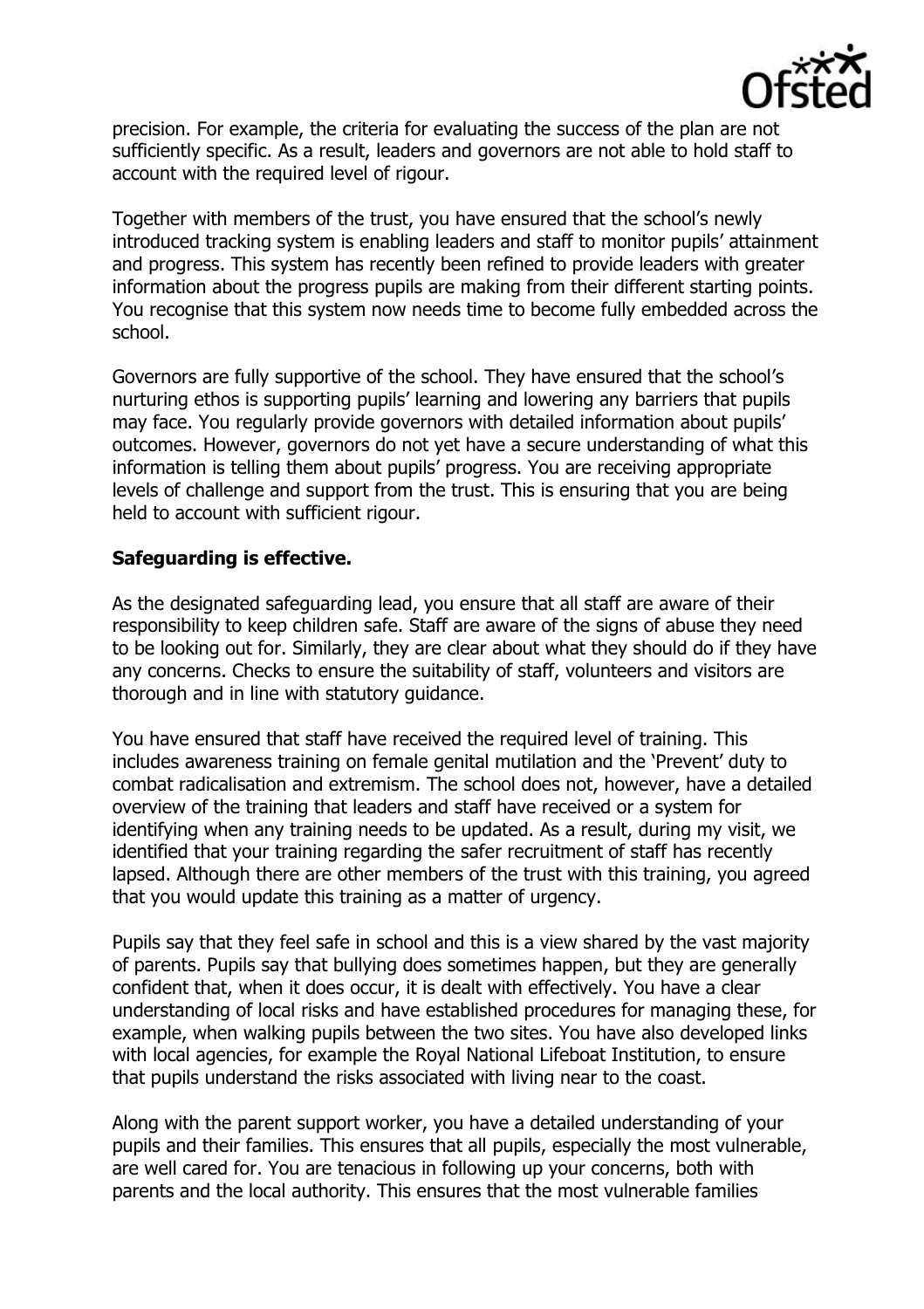

receive the support, care and guidance that they require.

# **Inspection findings**

- At the start of the day, we agreed the main areas of focus for the inspection. Firstly, we considered the impact of leaders' actions to ensure that pupils in key stage 1 make strong progress from their attainment at the end of Reception Year. This is because published assessment information for both 2016 and 2017 shows that outcomes for pupils at the end of Year 2 were lower than those of other pupils nationally with the same starting points.
- $\blacksquare$  In response to this past underachievement, you have strengthened the quality of teaching across key stage 1. Effective support has been provided by the trust, including a review of the school's provision carried out by other headteachers. Teachers now have a good understanding of the expected standards for the end of their year group. This has resulted in them demonstrating higher expectations of what pupils can achieve. This is especially the case for the end of Year 2. As a result, current pupils are making good progress, and outcomes at the end of Year 2 are set to be stronger this year. This is demonstrated by the work in pupils' books, as well as teacher assessments.
- In writing, pupils are well supported in the development of skills. Teachers provide pupils with regular opportunities to apply these skills in independent writing across the curriculum. In mathematics, the introduction of a new scheme of work is ensuring that teaching is pitched appropriately. This is leading to pupils developing their skills in a range of mathematical concepts. However, opportunities for pupils to deepen their understanding and apply their skills through reasoning activities are more limited.
- In 2017, published assessment information for the end of Year 6 showed that the proportion of middle prior attainers who achieved the higher standards at the end of key stage 2 was lower than that found nationally. Therefore, our second line of enquiry was to examine how leaders are ensuring that, across key stage 2, middle prior-attaining pupils are being challenged to work at the higher standards.
- The school's tracking information, as well as the work in pupils' books, shows that the vast majority of pupils are making the progress you expect of them. This is as a result of good-quality teaching and teachers' high expectations, for example in the application of pupils' spelling, grammar and punctuation. In mathematics, teachers provide pupils with activities that are linked closely to age-related expectations. As a result, pupils are developing their fluency and have a secure understanding of mathematical concepts. This is proving particularly effective at supporting lower prior-attaining pupils to reach the expected standards. However, as in key stage 1, teachers are not routinely providing pupils with opportunities to apply their mathematical skills and deepen their understanding. You recognise that, across key stage 2, this is limiting the proportion of pupils working at the higher standards.
- Additionally, the school's focus has been on ensuring that all pupils make what it calls 'expected' progress. You have put plans in place to set more aspirational targets that will lead to pupils making greater progress, especially towards the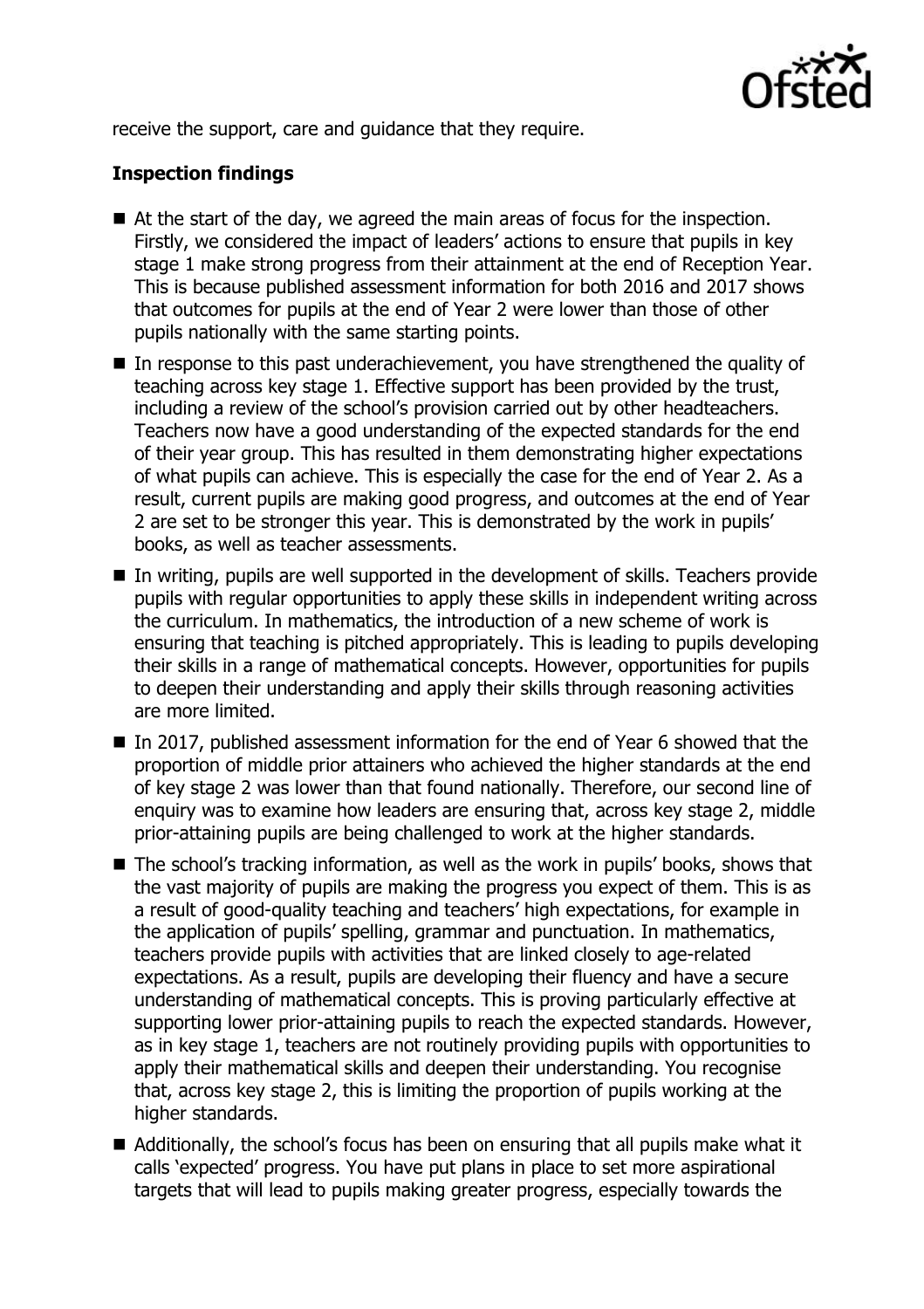

higher standards. We agreed that this now needs to be fully embedded in order to have demonstrable impact.

- Finally, we agreed to look at how effectively leaders and governors are ensuring that pupil-premium funding is having a positive impact on raising the outcomes of disadvantaged pupils. In 2017, while broadly in line with that of other pupils nationally, the progress of disadvantaged pupils was less than that made by other pupils in the school. Additionally, at the time of my visit, the information on the school's website regarding the impact of pupil-premium funding did not meet statutory requirements.
- **Inspection evidence shows that the vast majority of disadvantaged pupils currently** in the school are making strong progress from their starting points. In some cases, for example in Year 6, the progress of disadvantaged pupils exceeds that being made by other pupils. It was clear through our discussions that you place a strong emphasis on securing pupils' emotional well-being. Healthy-living initiatives, through which pupils won prizes in the 'Bournemouth in Bloom' competition, are raising pupils' self-esteem and enabling them to feel more confident about their learning. This is having a positive impact on pupils' academic outcomes.
- While disadvantaged pupils are making good progress, the strategic oversight of pupil-premium spending lacks rigour. Planning lacks precision and does not make it clear how the success of initiatives will be evaluated, beyond their having taken place. This is limiting the ability of leaders to evaluate the impact of their actions. As a result, leaders and governors are not able to plan future spending based on which interventions have proved the most effective in raising pupils' outcomes.

# **Next steps for the school**

Leaders and those responsible for governance should ensure that:

- $\blacksquare$  greater proportions of pupils are working at the higher standards, by teachers providing regular opportunities for pupils to deepen their mathematical understanding and apply their skills across a range of concepts
- development planning, including for disadvantaged pupils, is linked to pupils' outcomes and makes it clear how the impact of actions are to be evaluated
- systems for tracking pupils' progress are linked to pupils' prior attainment and used to set aspirational targets for pupils' progress
- $\blacksquare$  systems are put in place to identify any gaps in safeguarding training, as well as the dates by which any training needs to be updated.

I am copying this letter to the chair of the local governing body, the chief executive officer of the Ocean Learning Trust, the director of education for the Diocese of Winchester, the regional schools commissioner and the director of children's services for Bournemouth. This letter will be published on the Ofsted website.

Yours sincerely